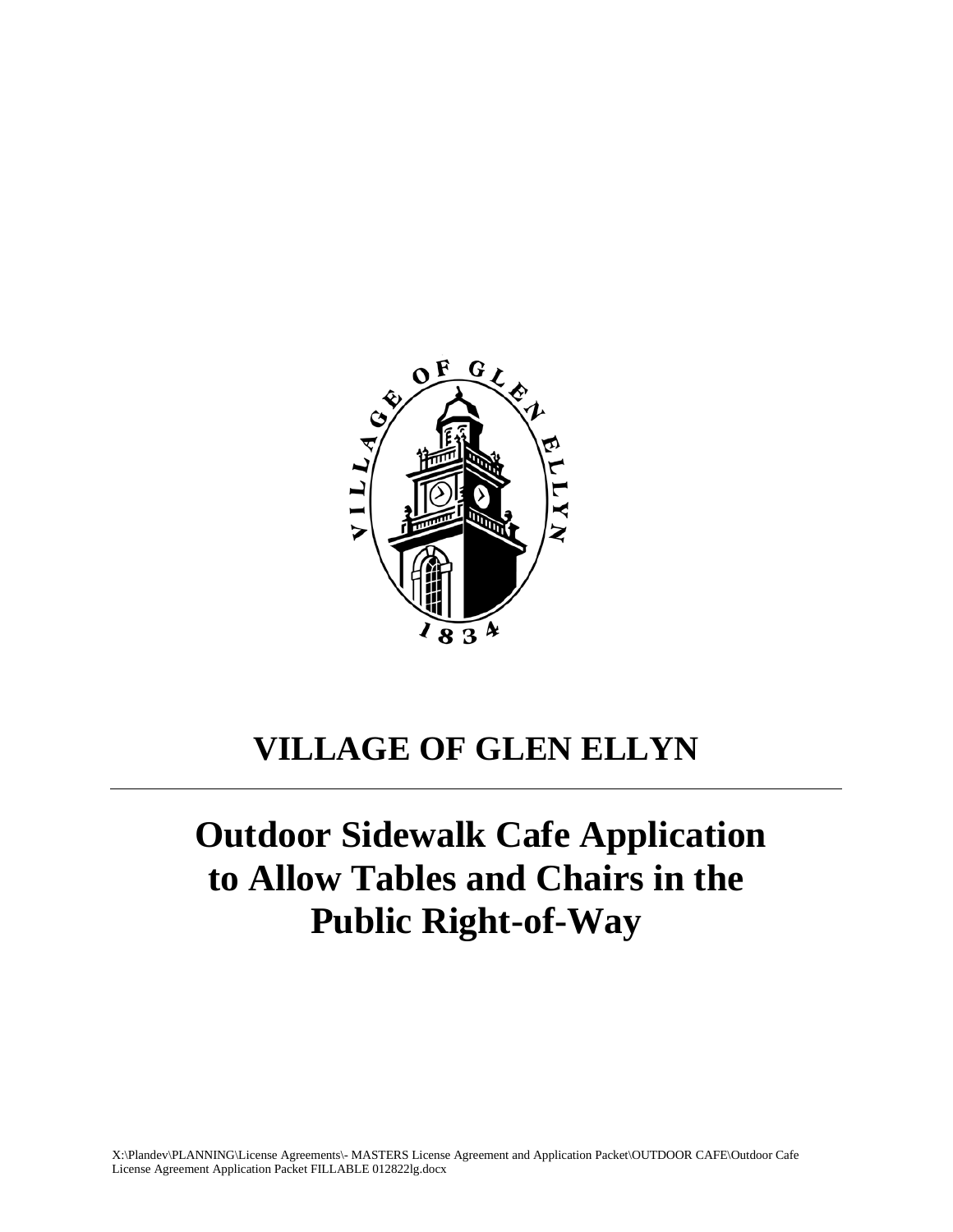## **OUTDOOR CAFÉ LICENSE AGREEMENT APPLICATION**

Please complete and return this form to the Community Development Department, 535 Duane Street, Glen Ellyn, IL 60137. If you have questions, please call 630-547-5250.

|                                                                     |  | <b>CLEAR PAGES</b>    |  |  |  |
|---------------------------------------------------------------------|--|-----------------------|--|--|--|
|                                                                     |  |                       |  |  |  |
|                                                                     |  |                       |  |  |  |
|                                                                     |  |                       |  |  |  |
|                                                                     |  |                       |  |  |  |
|                                                                     |  |                       |  |  |  |
| Phone No. (Business): (Home)                                        |  |                       |  |  |  |
|                                                                     |  |                       |  |  |  |
|                                                                     |  |                       |  |  |  |
|                                                                     |  |                       |  |  |  |
|                                                                     |  |                       |  |  |  |
|                                                                     |  |                       |  |  |  |
|                                                                     |  |                       |  |  |  |
|                                                                     |  |                       |  |  |  |
|                                                                     |  |                       |  |  |  |
| I give permission for the Outdoor Café to be placed on my property. |  |                       |  |  |  |
|                                                                     |  | Date: $\qquad \qquad$ |  |  |  |
|                                                                     |  |                       |  |  |  |

X:\Plandev\PLANNING\License Agreements\- MASTERS License Agreement and Application Packet\OUTDOOR CAFE\Outdoor Cafe License Agreement Application Packet FILLABLE 0128221g.docx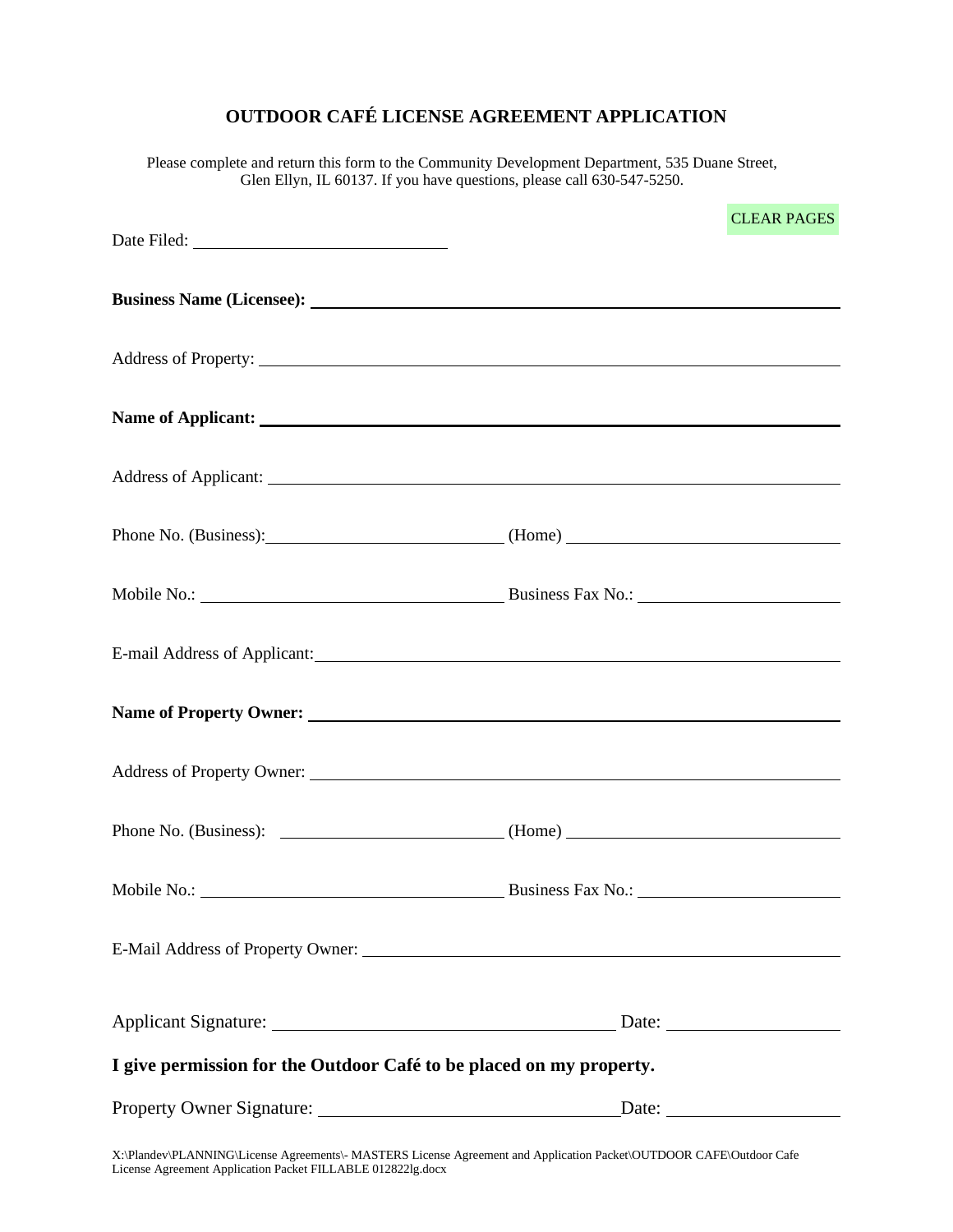#### **I. REVIEW PROCESS**

All applications will be reviewed by Community Development staff upon receipt. Staff attempts to review and process all applications within 2-4 weeks of submission. Once the application is determined to be complete, this request will be approved or denied by the Village Manager or designee. A license agreement is valid through October 31 of the year in which it is granted approval.

#### **II. PROJECT SUBMITTALS LIST**

The following items should be submitted for a license agreement request to allow tables and chairs in the public right-of-way:

- 1. An application fee in the amount of \$50.
- 2. A completed application form.
- 3. A dimensioned site plan indicating the number and location of the tables (including table measurements) and chairs, trash receptacles and landscape planters. The plan should also indicate the width of the sidewalk that would be maintained free from any obstructions. Please note that a minimum of 5 feet must be maintained. All tables and chairs on the public sidewalk shall be located up against the building. Tables and chairs along the street side of the sidewalk are not permitted.
- 4. A signed original of the attached License Agreement. The License Agreement shall not be modified in any way.
- 5. A Certificate of Liability Insurance in the amount of \$2,000,000 each occurrence with the Village of Glen Ellyn named as an "Additional Insured."
- 6. If tables and chairs are to be located all or partially on private property, proof of ownership for the property and a letter signed by the property owner of record must be provided approving the proposed application and use of the property.
- 7. Depending on the number and location of proposed seats, the business' restroom facilities may need to be expanded to meet the minimum requirements of the State Plumbing Code. The restroom facilities available for public use will be evaluated by Village Staff for each outdoor seating application on a case by case basis. If bathroom revisions are necessary for your business, Village staff will notify you after your application is received.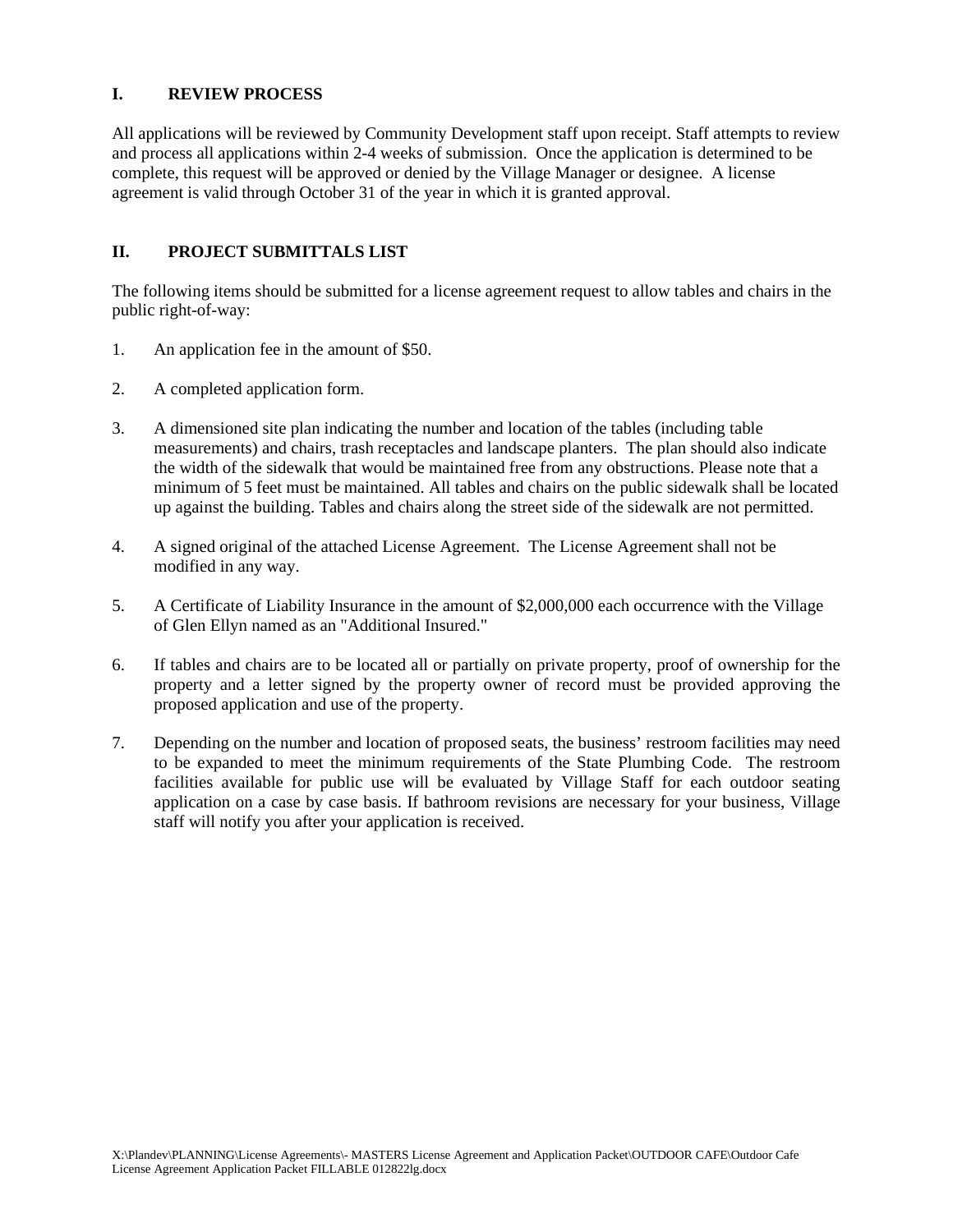### **Outdoor Café License Agreement**

|                  | This Agreement, made and entered into as of this |                             | day of                                             |  |
|------------------|--------------------------------------------------|-----------------------------|----------------------------------------------------|--|
|                  | effective the day of                             | .20                         | , by and between the Village of Glen Ellyn         |  |
| ("Licensor") and |                                                  |                             | ("Licensee") pertaining to the property located at |  |
|                  |                                                  | Glen Ellyn, Illinois 60137. |                                                    |  |

1. **Purpose**: Licensor hereby grants to Licensee, and Licensee hereby accepts, a license to (a) install, maintain and operate for the term hereof, tables and chairs in compliance with the site plan approved by the Village and attached hereto as Exhibit "A", including the agreed upon number and location of tables and chairs on the sidewalk and the right-of-way in front of the above listed address, the licensed area, (b) maintain a trash receptacle in accordance with the standards contained below, and (c) install and maintain landscape planters in accordance with the standards contained below and with the following terms, covenants and conditions.

2. **Terms**: This Agreement shall expire October 31, 20\_\_\_\_ or the date the insurance required hereunder expires, whichever comes first. This Agreement may be renewed only through the action of the Village of Glen Ellyn. Licensee may terminate this Agreement immediately by providing written notice to Licensor. Licensor may terminate this Agreement at any time during the term of this Agreement by notifying Licensee of this intention at least 7 days prior to the termination date.

3. **Rent and License Fee**: For the purposes of this license, no rent will be paid by Licensee to Licensor. A fee of \$50.00 has been paid by Licensee to Licensor for the issuance of this License Agreement.

4. **Permits and Licenses**: Licensee, at its sole effort and expense, shall conform to the Village Code and DuPage County Health Department regulations.

#### 5. **Installation of Street Furniture**:

a. Tables and Chairs: Licensee is permitted to locate on the sidewalk portion of the right-of-way the number of tables and chairs specified in the site plan for this location. The table tops shall not exceed the diameter and size indicated on the site plan. Tables and chairs shall be located so that a five-foot wide passage is maintained along the sidewalk at all times. Use of the public right-of-way shall be conducted in a manner that does not interfere with pedestrian use of the sidewalk. All tables and chairs on the public sidewalk shall be located up against the building. Tables and chairs along the street side of the sidewalk are not permitted. All items placed on the sidewalk shall not obstruct ingress to and egress from the licensed business or any other business. Licensee shall allow restaurant patrons to dine on tables and chairs in the licensed area described above, but at no time shall cooking or food preparation be permitted on the public right-of-way. At a minimum, the public right-of-way shall be cleaned once daily. Umbrellas, approved for use as part of this license agreement, shall be removed from the public sidewalk at the end of each business day.

b. Trash Receptacle: Licensee shall maintain trash receptacle(s) located in proximity to the tables and chairs in a neat and orderly manner, and the Licensor shall ensure that a garbage hauling firm removes the trash from the receptacle on a regular schedule. However, **it shall be the responsibility of Licensee to empty the receptacle(s) more frequently, if necessary.** Licensee shall ensure the receptacle(s) are covered on the top at all times, except if lid removal is required during emptying. Licensor is the owner of the trash receptacle(s).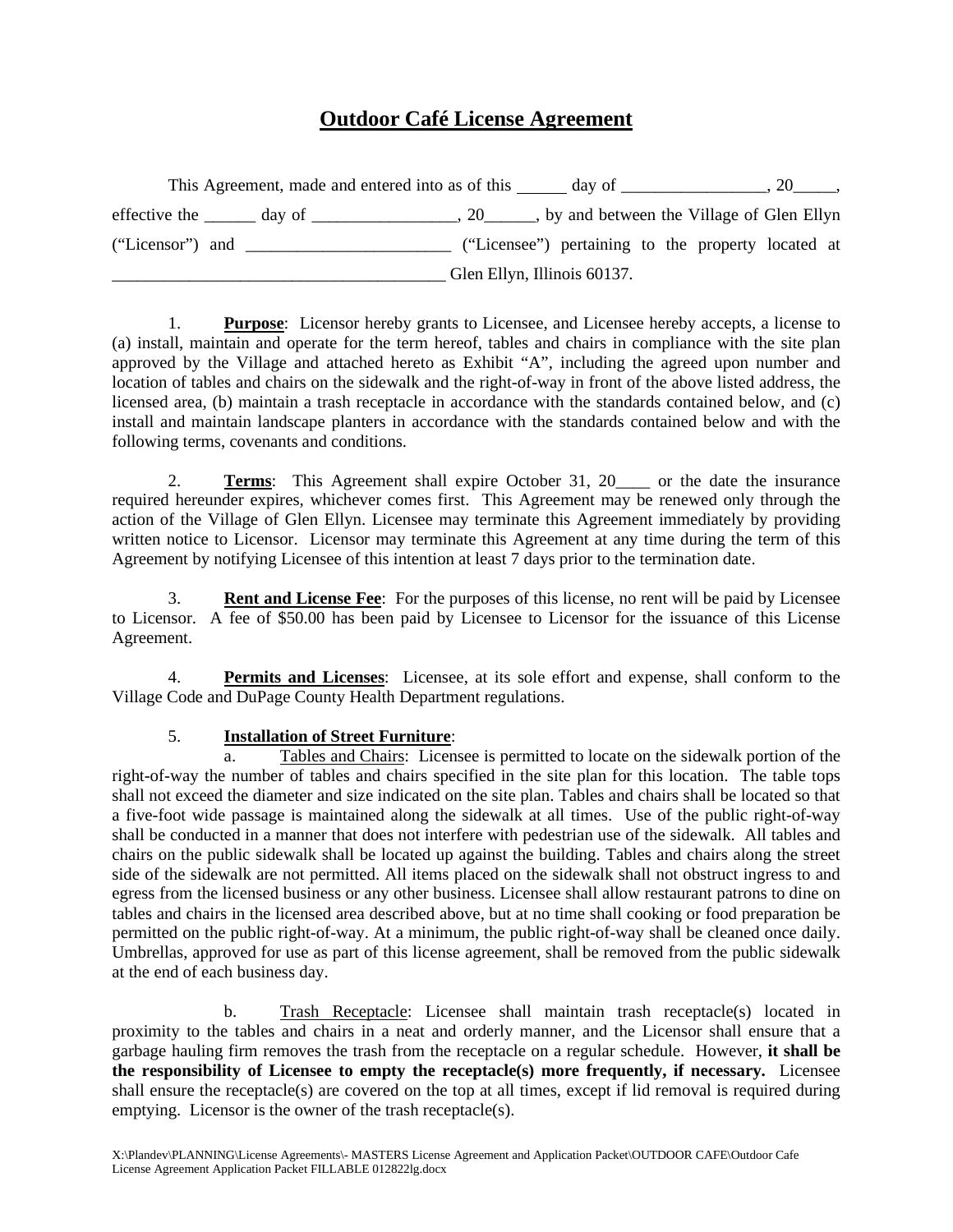c. Landscape Planters: Licensee shall install and maintain a minimum of two (2) landscape planters, planted with flowering annuals and/or perennials, located in conformance with the site plan. The planters shall contain a minimum total of 432 square inches (3 square feet) of planted landscaping. The planters shall be a minimum of 10 inches in height, shall not exceed 30 inches in height and shall be constructed of metal, terra cotta, masonry, wood or similar materials; plastic planters shall be prohibited. The planters shall be placed up against building in a location that does not obstruct the public right-of-way and sidewalk. At all times, a minimum 5-foot wide pathway on the sidewalk shall remain free and clear of obstructions. Licensee shall replace dead landscape plants as needed to maintain the planters in a clean and neat manner and shall water plants on an as-needed basis during the entire period of time that table and chairs are located on the public sidewalk. Failure to maintain live plants as required by this agreement may result in licensor terminating this agreement with 7 days' written notice to licensee, and the tables and chairs shall be immediately removed from the public sidewalk.

6. **Maintenance**: Licensee shall agree to maintain the licensed area and the nearby sidewalk in a clean, healthy and attractive condition. If Licensee ceases to so maintain the licensed area and the nearby sidewalk, Licensor may require Licensee to pay for additional cleanup costs. Further, Licensor may, upon notice as set forth below, terminate this agreement and require the permanent removal of the tables and chairs from the licensed area in advance of the expiration date of this Agreement. No furniture or other structures shall be affixed or attached to the public sidewalk. The licensee shall be responsible to the Village for any damage occurring to the public sidewalk or public improvements where such damage arises from or occurs as a consequence of the presence and/or operation of structures, equipment or furniture permitted by this license agreement. The Village may repair or replace such improvement in its discretion and shall charge the cost of such repair or replacement to the permit holder.

7. **Removal**: Licensee shall remove all Street Furniture (#5 listed above) no later than October 31<sup>st</sup> of the year of the license agreement.

8. **Termination**: If Licensee fails in any respect to perform any agreements, covenants or obligations in this License, then and in such event, Licensor, after providing at least 7 days written notice to Licensee, may terminate this License Agreement or may cure such failure or default on behalf of and at the expense of Licensee.

9. **Notice**: Notice hereunder shall be in writing and effected either by personal delivery or by depositing the same in an official U.S. mail receptacle as certified mail, return receipt requested, postage paid, addressed to:

If to Licensor: If to Licensee: Village Manager To the above-listed applicant and business address Village of Glen Ellyn 535 Duane Street Glen Ellyn, IL 60137

or to such other address as either party may from time to time designate. Any notice given under this Agreement shall be in writing and deemed received when personally delivered or, if mailed, three days after placing same in an official U.S. mail receptacle.

10. **Assignment**: Licensee may not assign or transfer this License without prior written consent of Licensor. Any attempted assignment or transfer in violation of this paragraph shall be void and confer no rights upon any third person. This license agreement shall not confer any property rights in the underlying Village right-of-way.